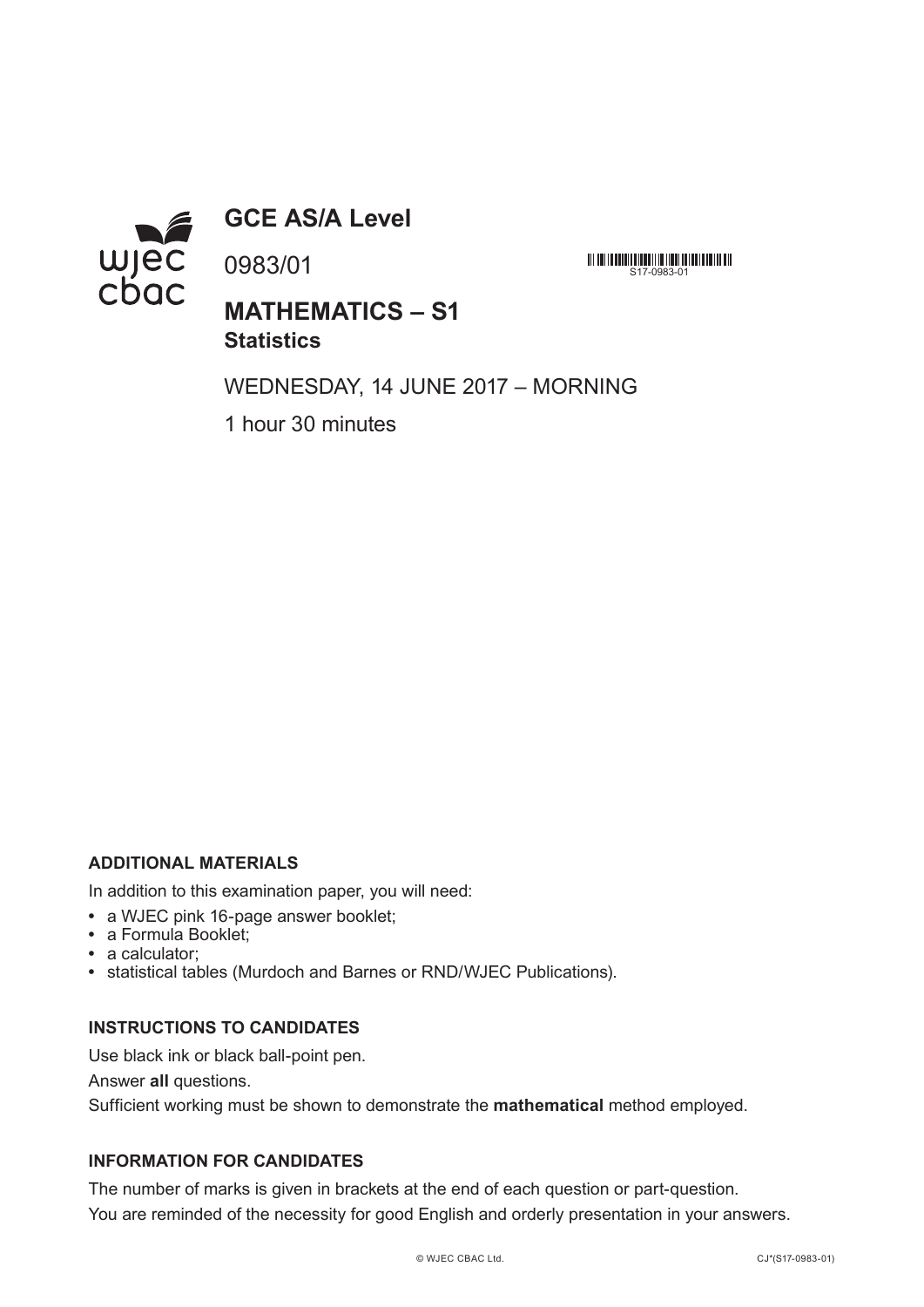**1.** The events *A* and *B* are such that

 $P(A) = 0.2$ ,  $P(B) = 0.3$ ,  $P(A \cup B) = 0.4$ .

| (a) | Show that A and B are not independent. | [3] |
|-----|----------------------------------------|-----|
| (b) | Determine the value of                 |     |
|     | $P(A' B)$ ,<br>(i)                     |     |
|     | $P(A\cup B')$ .<br>(ii)                | [6] |

**2.** The random variable *X* has mean 10 and standard deviation 2.

| (a) Find the value of $E(X^2)$ . | $\lceil 2 \rceil$ |
|----------------------------------|-------------------|
|                                  |                   |

- *(b)* If  $Y = 2X + 3$ , find the mean and the variance of *Y*.
- **3.** A box contains nine cards of which four are white, three are red and two are blue. Three of these cards are selected at random without replacement. Calculate the probability that
	- *(a)* one card of each colour is selected, **colour is a selected** of  $\overline{3}$
	- *(b)* the three cards selected are all of the same colour. *I***SI** [3]
- **4.** Independently for each page, the number of typing errors per page in the first draft of a book has a Poisson distribution with mean 0. 8.
	- *(a)* (i) Calculate the probability that a randomly chosen page contains at least one error.
		- (ii) Calculate the probability that the third page of three randomly chosen pages is the first to contain at least one error. [4]
	- *(b)* (i) Write down the probability  $p<sub>n</sub>$  that a random selection of *n* pages contains no errors.
		- (ii) Find the smallest value of *n* such that  $p_n < 0.001$ . 001. [6]
- **5.** Anne and Brian play a board game against each other regularly.
	- (a) The probability that Anne wins a game is 0.7 and the probability that Brian wins a game is 0. 3, independently of all other games. One day, they play 10 games. Let *X* denote the number of games won by Anne on that day.
		- (i) State the distribution of *X*, including any parameters.
		- (ii) Determine the mean and the standard deviation of *X*.
		- (iii) Find the probability that Anne wins more games than Brian. [7]
	- (b) The probability that one of their games takes more than 1 hour to complete is 0.06. During a school holiday, they play 44 games. Use a Poisson approximation to find the probability that more than 2 of these games take more than 1 hour to complete. [3]